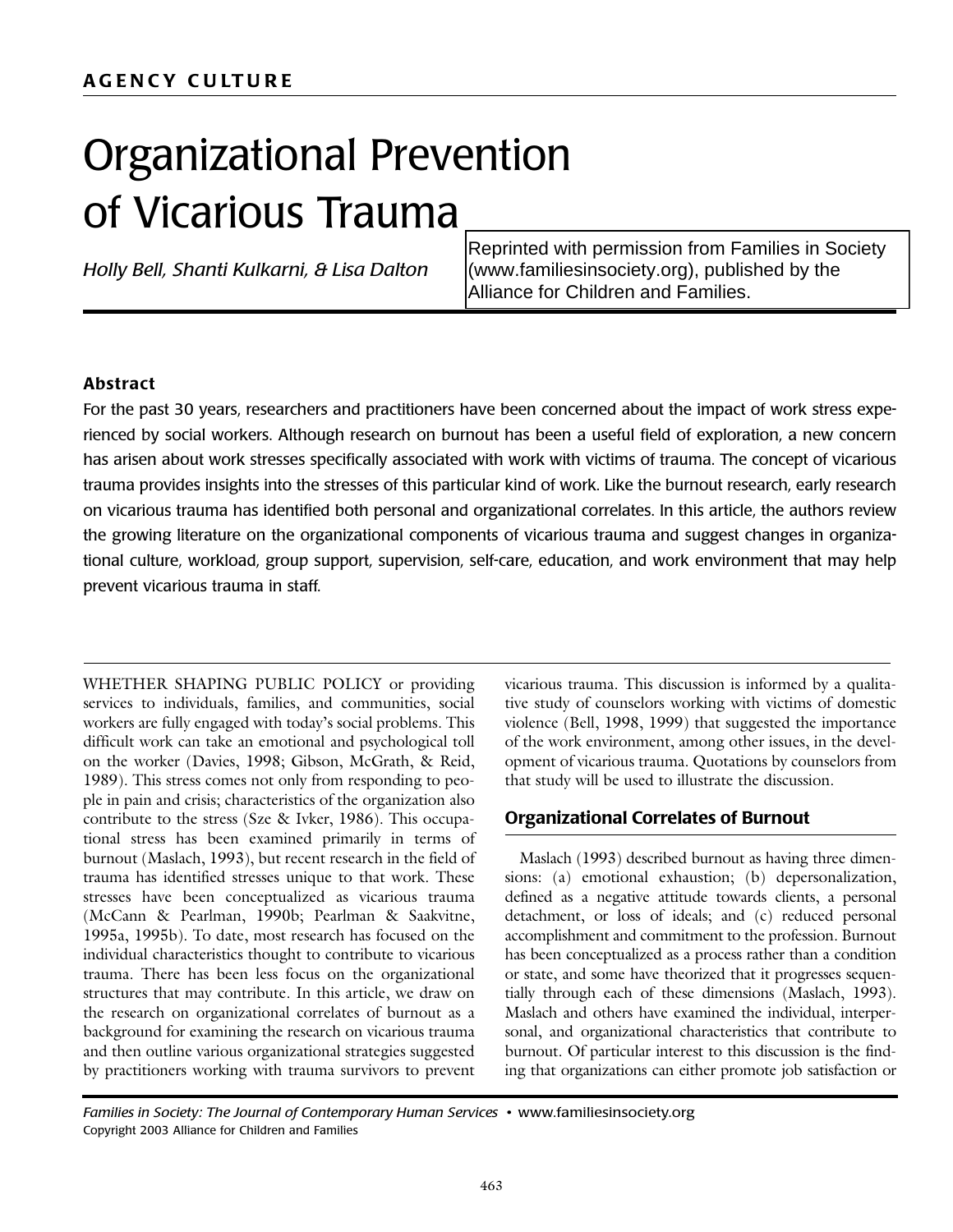contribute to burnout (Söderfeldt, Söderfeldt, & Warg, 1995). Unsupportive administration, lack of professional challenge, low salaries, and difficulties encountered in providing client services are predictive of higher burnout rates (Arches, 1991; Beck, 1987; Himle, Jayaratne, & Thyness, 1986). Individual staff members suffer, and the resulting loss of experienced staff can diminish the quality of client services (Arches, 1991). This research has helped identify organizational supports that could be effective in buffering or mediating burnout and point to workplace characteristics that may also prevent vicarious trauma.

## **Vicarious Trauma**

Recently, the occupational stress of social workers working with trauma survivors has begun to receive attention (Cunningham, 1999; Dalton, 2001; Regehr & Cadell, 1999). Some authors are beginning to suggest that trauma theory has important utility in understanding the burnout experience of social workers working in child protection and with HIVinfected populations (Horwitz, 1998; Wade, Beckerman, & Stein, 1996). Many theorists have speculated that the emotional impact of this type of traumatic material is contagious and can be transmitted through the process of empathy (Figley, 1995; Pearlman & Saakvitne, 1995a; Stamm, 1995), as in this example from an experienced social worker talking about counseling women in a family service agency:

*Sometimes after a session, I will be traumatized.… I will feel overwhelmed, and I can remember a particular situation with a sexually abused person where I— I just didn't want to hear any more of her stories about what actually happened. She seemed to want to continue to tell me those over and over and I remember just feeling almost contaminated, like, you know, like I was abused. You know? And so I set limits with her after some supervision about that but tracked her in a different way. I think it has an impact. I'm just not sure of what* ... (as quoted in Bell, 1998)

In the past 10 years, the emotional impact of working with trauma survivors has been examined under several constructs: compassion fatigue (Figley, 1995), secondary traumatic stress (Figley, 1993; Stamm, 1995), and vicarious trauma (McCann & Pearlman, 1990b; Pearlman & Saakvitne, 1995a, 1995b). These constructs have been compared and debated (Pearlman & Saakvitne, 1995a; Stamm, 1995), and a full discussion of them is outside the scope of this article. The majority of the empirical studies in this area have used the vicarious trauma construct. For this reason, the term *vicarious trauma* will generally be used throughout this article unless another term has been used specifically in the research cited.

Vicarious trauma has been defined as "the transformation that occurs in the inner experience of the therapist [or worker] that comes about as a result of empathic engagement with clients' trauma material" (Pearlman & Saakvitne, 1995a, p. 31). Vicarious trauma can result in physiological symptoms that resemble posttraumatic stress reactions, which may manifest themselves either in the form of intrusive symptoms, such as flashbacks, nightmares, and obsessive thoughts, or in the form of constrictive symptoms, such as numbing and disassociation (Beaton & Murphy, 1995). It may also result in disruptions to important beliefs, called *cognitive schemas*, that individuals hold about themselves, other people, and the world (McCann & Pearlman, 1990b; Pearlman & Saakvitne, 1995a, 1995b), as in the following example from a young worker in a battered women's shelter:

*I think you see the worst of people, working here … the worst of what people do to each other. And I think when you don't have proper resources to process that, to work through it, to understand it or put it in some kind of context, it just leaves you feeling a little baffled about what's going on out there, and the way things work in the world and your role in all of that.* (as quoted in Bell, 1999, p. 175)

Although some of the numbing symptoms of vicarious trauma bear some resemblance to burnout and may in fact result in burnout over time, research on therapists has also begun to establish vicarious trauma as a distinct concept from burnout (Figley, 1995; Pearlman & Saakvitne, 1995a). Unlike the construct of burnout, the construct of vicarious trauma was developed from and is clinically grounded in trauma theory, specifically constructivist self-development theory (McCann & Pearlman, 1990b). In several studies, burnout and general stress levels were not related to exposure to traumatized clients, whereas measures of trauma exposure and vicarious trauma were related (Kassam-Adams, 1995; Schauben & Frazier, 1995). Thus, burnout alone does not appear to capture the effects of trauma as an occupational stressor. Although vicarious trauma may present with elements of emotional exhaustion, depersonalization, and reduced personal accomplishment, it also has effects that are unique and specific to trauma work.

Many professionals risk vicarious trauma through their contact with traumatized people or material that contains graphic images of trauma. Studies have indicated that approximately 38% of social workers experience moderate to high levels of secondary traumatic stress (Cornille & Meyers, 1999; Dalton, 2001). In addition, emergency workers (Leseca, 1996; McCammon, Durham, Allison, & Williamson, 1988; Wagner, Heinrichs, & Ehlert, 1998), nurses (Joinson, 1992), police officers (Follette, Polusny, & Milbeck, 1994), sexual assault counselors (Johnson &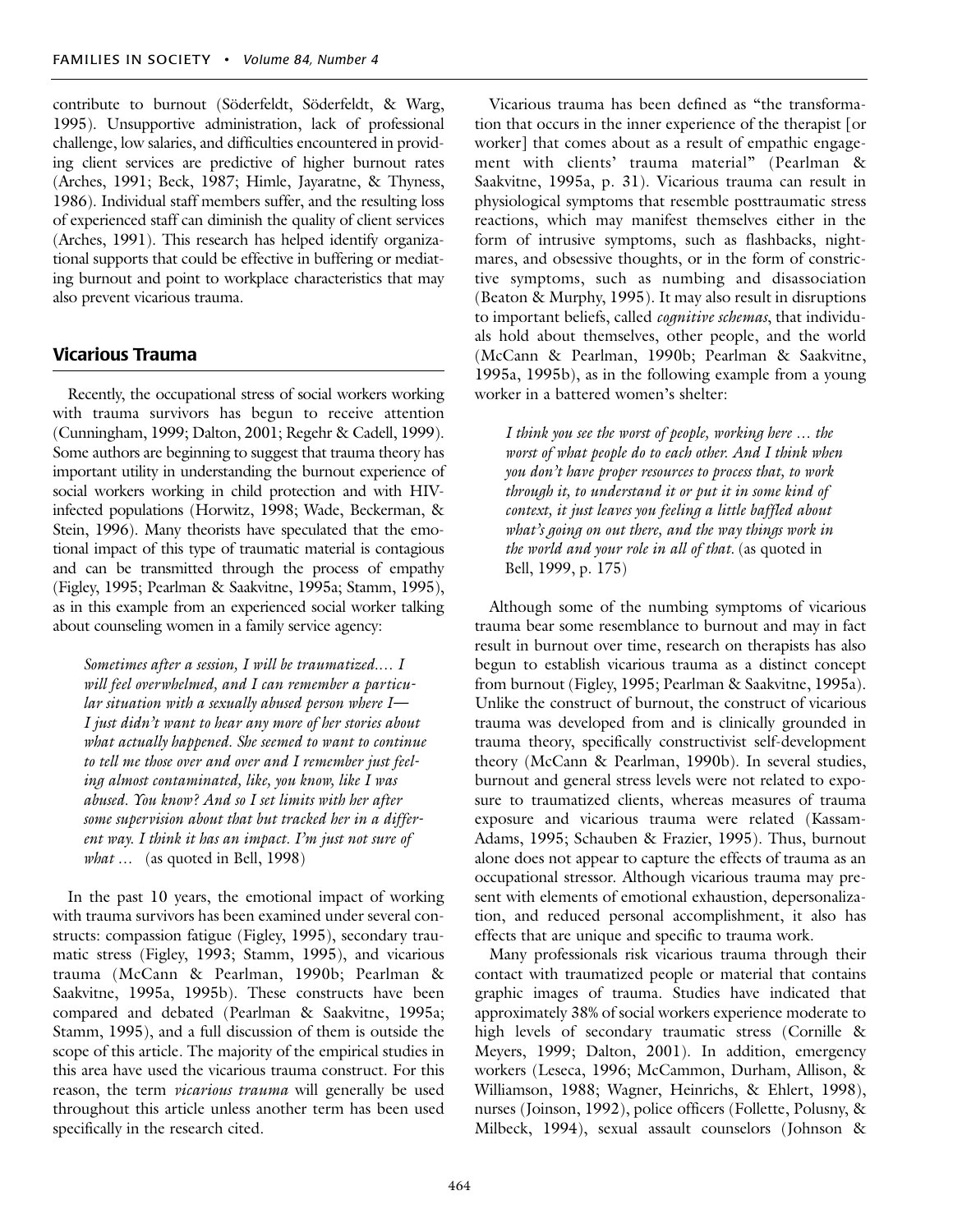Hunter, 1997; Regehr & Cadell, 1999; Schauben & Frazier, 1995), child protective service workers (Cornille & Meyers, 1999), and trauma therapists (Chrestman, 1995; Follette et al., 1994; Kassam-Adams, 1995; Pearlman & Mac Ian, 1995) have all been documented as developing symptomology quite similar to acute and posttraumatic stress reactions as a result of their second-hand exposure to traumatic material.

Recent studies of trauma therapists have begun to explore some of the factors involved in the development of vicarious trauma. Therapist exposure to traumatic client material has been found to be an important predictor for symptoms of traumatic stress and, in some cases, of disrupted beliefs about self and others. In a survey of 148 counselors, Schauben and Frazier (1995) found that those who worked with a higher percentage of sexual violence survivors reported more symptoms of posttraumatic stress disorder and greater disruptions in their beliefs about themselves and others than did counselors seeing fewer survivors. The researchers tied these symptoms of trauma counselors to a number of factors. Most commonly, counselors said that hearing the trauma story and experiencing the pain of survivors was emotionally draining. Second, many counselors felt that the counseling process was more difficult when working with trauma survivors, who tended to have more problems trusting and working in a therapeutic relationship than clients who were not traumatized. Finally, some counselors found the work more difficult because of the institutional barriers within the legal, and mental health systems that their clients were forced to navigate. Similar findings emerged when researchers compared the stress level of sexual assault counselors with that of counselors who worked with a more general client population (Johnson & Hunter, 1997). Not only did sexual assault counselors show greater evidence of stress, but their work stress also contributed to personal relationship difficulties at home.

The impact of the therapist's own history of abuse on current report of vicarious trauma are unclear. Pearlman and Mac Ian (1995) reported significantly more vicarious trauma symptoms in 60% of the therapists they surveyed who reported a personal history of trauma. However, Schauben and Frazier (1995) found that counselors with a history of victimization were not more distressed by working with survivors than were counselors without such a history. Pearlman and Mac Ian found that therapists without a trauma history were more likely to report intrusive imagery than those with a history. Follette et al. (1994) found that mental health professionals with a significant history of childhood physical or sexual abuse did not experience significantly more negative responses to child sexual abuse survivor clients than those without such a history. They also reported significantly more positive coping strategies. However, the comparison group of law enforcement personnel with childhood abuse histories who also worked with sexual abuse survivors showed significantly more distress than the mental health professionals. The researchers

hypothesized that the use of personal therapy by 59.1% of the mental health professionals versus 15.6% of the law enforcement professionals may have accounted for the difference.

Increased time spent with traumatized clients seems to increase the risk of stress reactions in mental health professionals (Chrestman, 1995; Pearlman & Mac Ian, 1995). Furthermore, spending time in other work activities decreases the risk. Having a more diverse caseload with a greater variety of client problems and participating in research, education, and outreach also appear to mediate the effects of traumatic exposure.

Age and experience are inversely correlated with the development of vicarious trauma. Younger and less experienced counselors exhibit the highest levels of distress (Arvay & Uhlemann, 1996; Pearlman & Mac Ian, 1995). They may have had less opportunity to integrate traumatic stories and experiences into their belief systems, as well as to develop effective coping strategies for dealing with the effects of vicarious trauma than have older and more experienced therapists (Neumann & Gamble, 1995). Such was the case of this experienced counselor who worked with battered women in the court system:

*I think for somebody who doesn't do this type of work it would be extremely stressful, but after twelve years, I've just—I've handled so many cases and dealt with so many people, I know my limitations and the court's limitations and I just don't get as worked up about each case as I used to.* (as quoted in Bell, 1999, p. 117)

Vicarious trauma can be considered a type of occupational hazard in settings where there are high levels of traumatized clients. As a result, organizations providing services to trauma victims have a practical and ethical responsibility to address this risk.

# **Implications for Agency Administrative Response**

The primary focus of discussion about the prevention of vicarious trauma has been on the individual (for a good summary, see Yassen, 1995). However, as with burnout, the organizational context of trauma work has been discussed as a factor in the development of secondary trauma. Several authors have written about their own experiences in agencies that serve traumatized individuals. They have suggested both prevention and intervention strategies in the areas of organizational culture, workload, work environment, education, group support, supervision, and resources for selfcare. Each of these will be discussed in turn below.

### *Organizational Culture*

The values and culture of an organization set the expectations about the work. When the work includes contact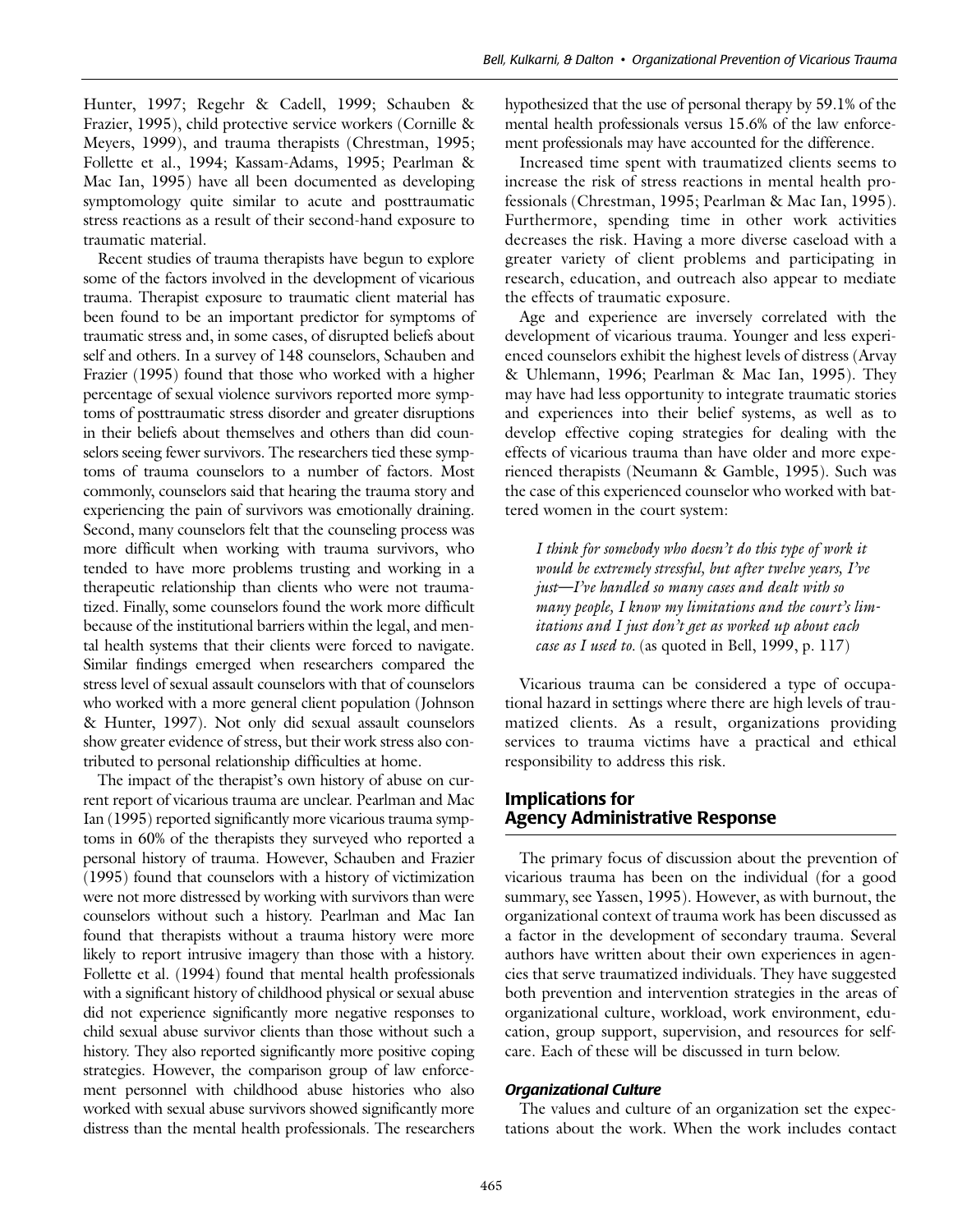with trauma, they also set the expectations about how workers will experience trauma and deal with it, both professionally and personally. Of primary concern is that organizations that serve trauma survivors, whether rape crisis centers, shelters for battered women, or programs that work with veterans, acknowledge the impact of trauma on the individual worker and the organization. As Rosenbloom, Pratt, and Pearlman (1995) wrote of their work at the Traumatic

distribute clients among staff in a way that pays attention to the risk of vicarious trauma certain clients might present to workers. When possible, trauma cases should be distributed among a number of social workers who possess the necessary skills (Dutton & Rubinstein, 1995; Regehr & Cadell, 1999; Wade et al., 1996). In addition, social workers whose primary job is to provide direct services to traumatized people may benefit from opportunities to participate in social

Stress Institute, "We work together to develop an atmosphere in which it is considered inevitable to be affected by the work" (p. 77). It is not uncommon for feelings and reactions generated by trauma to leave the social worker feeling ineffective, unskilled, and even powerless. An organizational culture that "normalizes" the effect of working with trauma sur-

Responsible supervision creates a relationship in which the social worker feels safe in expressing fears, concerns, and inadequacies.

vivors can provide a supportive environment for social workers to address those effects in their own work and lives. It also gives permission for social workers to take care of themselves. Yassen (1995) provided an example of a potentially harmful "norm" that can frustrate workers' attempts at self-care: "In some settings, it may be assumed that if employees do not work overtime, they are not committed to their work, or that clinicians who do not take vacations are more committed to their work than are others" (p. 201). A supportive organization is one that not only allows for vacations, but also creates opportunities for social workers to vary their caseload and work activities, take time off for illness, participate in continuing education, and make time for other self-care activities. Small agencies might signal their commitment to staff by making staff self-care a part of the mission statement, understanding that ultimately it does affect client care. Administrators might also monitor staff vacation time and encourage staff with too much accrued time to take time off. Self-care issues could be addressed in staff meetings, and opportunities for continuing education could be circulated to staff. In social work agencies, which typically operate with inadequate resources and relentless service demands, such commitments, regardless of how small, are not inconsequential.

#### *Workload*

Research has shown that having a more diverse caseload is associated with decreased vicarious trauma (Chrestman, 1995). Such diversity can help the social worker keep the traumatic material in perspective and prevent the formation of a traumatic worldview (Pearlman & Saakvitne, 1995a). Agencies could develop intake procedures that attempt to & Cadell, 1999). Agencies that do not already provide such services might consider providing community education and outreach or working to influence policy. Such activities can provide a sense of hope and empowerment that can be energizing and can neutralize some of the negative effects of trauma work.

change activities (Regehr

Organizations can also maintain an "attitude of respect" (Pearlman & Saakvitne, 1995b, p. 170) for both clients and workers by acknowledging that work with trauma survivors often involves multiple, long-term services. Organizations that are proactive in developing or linking clients with adjunct services—such as self-help groups, experienced medical professionals for medication, in- and out-patient hospitalization, and resources for paying for these services will support not only clients, but also decrease the workload of their staff (Pearlman & Saakvitne, 1995b). Developing collaborations between agencies that work with traumatized clients can provide material support and prevent a sense of isolation and frustration at having to "go it alone."

#### *Work Environment*

A safe, comfortable, and private work environment is crucial for those social workers in settings that may expose them to violence (Pearlman & Saakvitne, 1995b; Yassen, 1995). Some work sites, such as shelters or agencies located in highcrime neighborhoods, are so dangerous that workers may actually experience primary trauma, rather than vicarious trauma. In a sample of 210 licensed social workers, Dalton (2001) found that 57.6% had been threatened by a client or member of a client's family, and 16.6 % had been physically or sexually assaulted by a client or member of the client's family. Being threatened by a client or a member of a client's family was strongly correlated with compassion fatigue. Although it is more of a challenge in certain settings, protecting workers' safety should be the primary concern of agency administration. Paying for security systems or security guards may be a necessary cost of doing business for some agencies that provide services to traumatized individuals.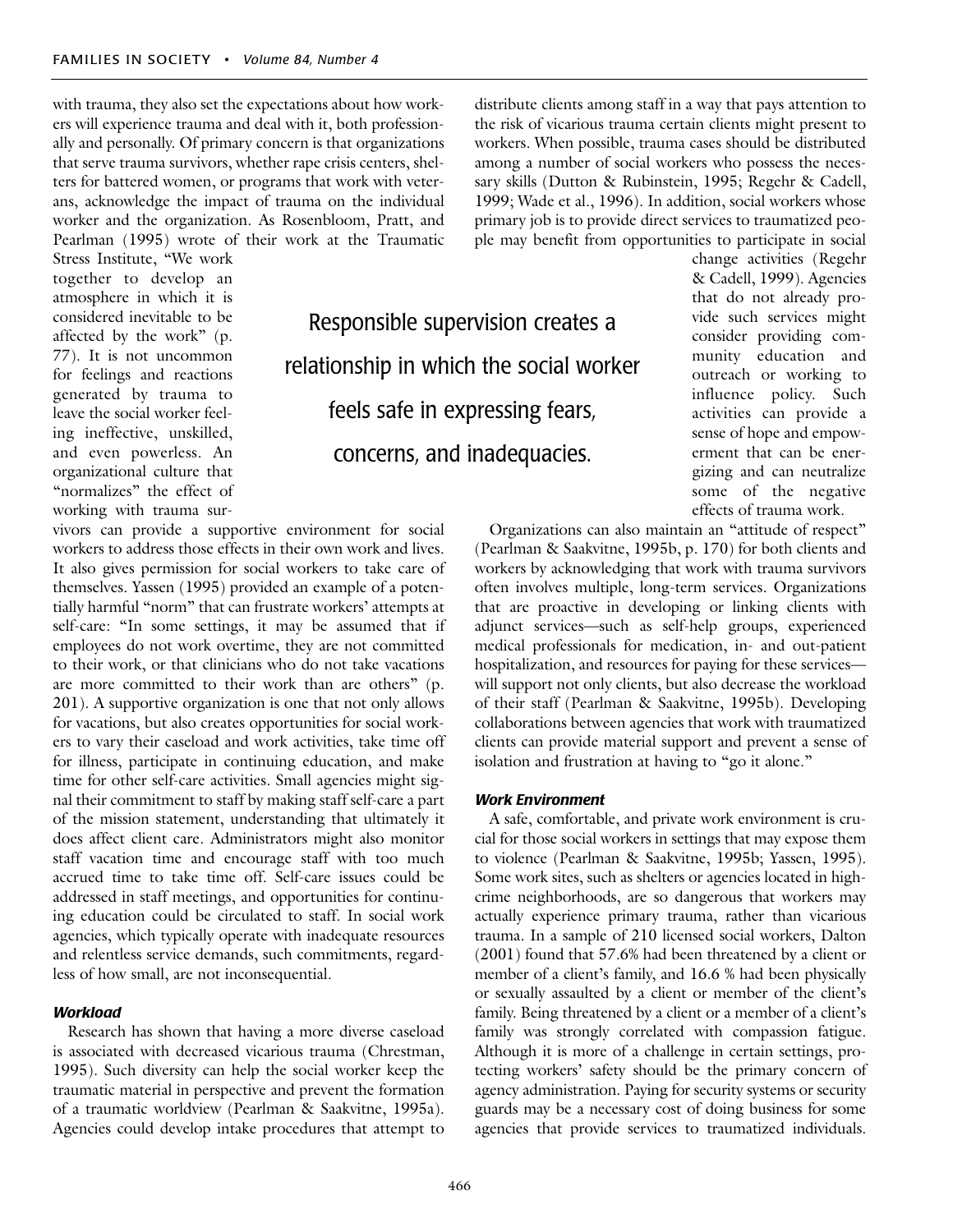Failing that, agencies may consider developing a buddy system for coworkers so that if one worker is threatened by a client, another can summon the police.

In addition to attention to basic safety, Pearlman and Saakvitne (1995b) have suggested that workers need to have personally meaningful items in their workplace. These can include pictures of their children or of places they have visited, scenes of nature or quotes that help them remember who they are and why they do this work. One hotline worker described her use of such an item:

*When it's a real intense call, I kind of hunch over the phone and kind of like focus here on my [computer screen] and I sometimes try to consciously tell myself to sit back and look at one of my pictures that I have up to remind me of happier times.* (as quoted in Bell, 1998)

Agency administrators can encourage staff to make these small investments in their work environment. By placing inspiring posters or pictures of scenic environments (rather than agency rules and regulations) in the waiting rooms, staff meeting rooms, and break rooms, the organization can model the importance of the personal in the professional. In addition, workers also need places for rest at the job site, such as a break room that is separate from clients (Yassen, 1995). With a space such as this, the organization could address the self-care needs of staff by providing a coffee maker, soft music, and comfortable furniture.

# *Education*

Trauma-specific education also diminishes the potential of vicarious trauma. Information can help individuals to name their experience and provide a framework for understanding and responding to it. Training settings, such as schools of social work, have a responsibility to provide this information to field interns entering placements where they will encounter trauma (Pearlman & Saakvitne, 1995b). Dalton (2001) found that social workers with master's degrees had lower levels of secondary traumatic stress compared with those with baccalaureate degrees. This difference suggests that the type of clinical training available in master's programs, such as information about client empowerment, selfcare, and recognizing destructive behaviors, may be a missing but important part of training social workers in baccalaureate programs to prevent secondary stress and vicarious trauma.

Efforts to educate staff about vicarious trauma can begin in the job interview (Urquiza, Wyatt, & Goodlin-Jones, 1997). Agencies have a duty to warn applicants of the potential risks of trauma work and to assess new workers' resilience (Pearlman & Saakvitne, 1995b). New employees can be educated about the risks and effects associated with trauma, as new and inexperienced workers are likely to experience the most impact (Chrestman, 1995; Neumann & Gamble, 1995). Ongoing education about trauma theory and the effects of vicarious trauma can be included in staff training (Regehr & Cadell, 1999; Urquiza et al., 1997) and discussed on an ongoing basis as part of staff meetings. Agencies can take advantage of the flourishing number of workshops on vicarious trauma at professional conferences in social work and other disciplines by sending a staff member for training and asking that worker to share what he or she has learned with the rest of the staff. This information provides a useful context and helps social workers to feel more competent and have more realistic expectations about what they can accomplish in their professional role. Preparation for a stressful event, when possible, protects individuals from the effect of stress (Chemtob et al., 1990).

Learning new ways to address clients' trauma may also help prevent vicarious trauma. Theories, such as constructivist self-development theory (McCann & Pearlman, 1990a) on which the theory of vicarious trauma is based, maintain a dual focus between past traumas and the client's current strengths and resources. Working from a theoretical framework that acknowledges and enhances client strengths and focuses on solutions in the present can feel empowering for client and worker and reduce the risk of vicarious trauma.

## *Group Support*

Both the burnout literature and the writings about vicarious trauma emphasize the importance of social support within the organization (Catherall, 1995; Munroe et al., 1995; Rosenbloom et al., 1995). Staff opportunities to debrief informally and process traumatic material with supervisors and peers are helpful (Horwitz, 1998; Regehr & Cadell, 1999; Urquiza et al., 1997). Critical incident stress debriefing (Mitchell, 1983, as cited in Wollman, 1993) is a more formalized method for processing specific traumatic events but may be less helpful in managing repetitive or chronic traumatic material (Horwitz, 1998). Support can also take the form of coworkers' help with paperwork or emergency backup. Time for social interaction between coworkers, such as celebrating birthdays or other events as well as organized team-building activities and staff retreats, can increase workers' feeling of group cohesion and mutual support.

Peer support groups may help because peers can often clarify colleagues' insights, listen for and correct cognitive distortions, offer perspective/reframing, and relate to the emotional state of the social worker (Catherall, 1995). Group support can take a variety of forms, such as consultation, treatment teams, case conferences, or clinical seminars, and can be either peer led or professionally led. For example, shelter workers interviewed by Bell (1999) started a reading group and together read and discussed Pearlman and Saakvitne's (1995a) book, *Trauma and the Therapist: Countertransference and Vicarious Traumatization in Psychotherapy With Incest Survivors*. The group met after work on a regular basis. Group members learned about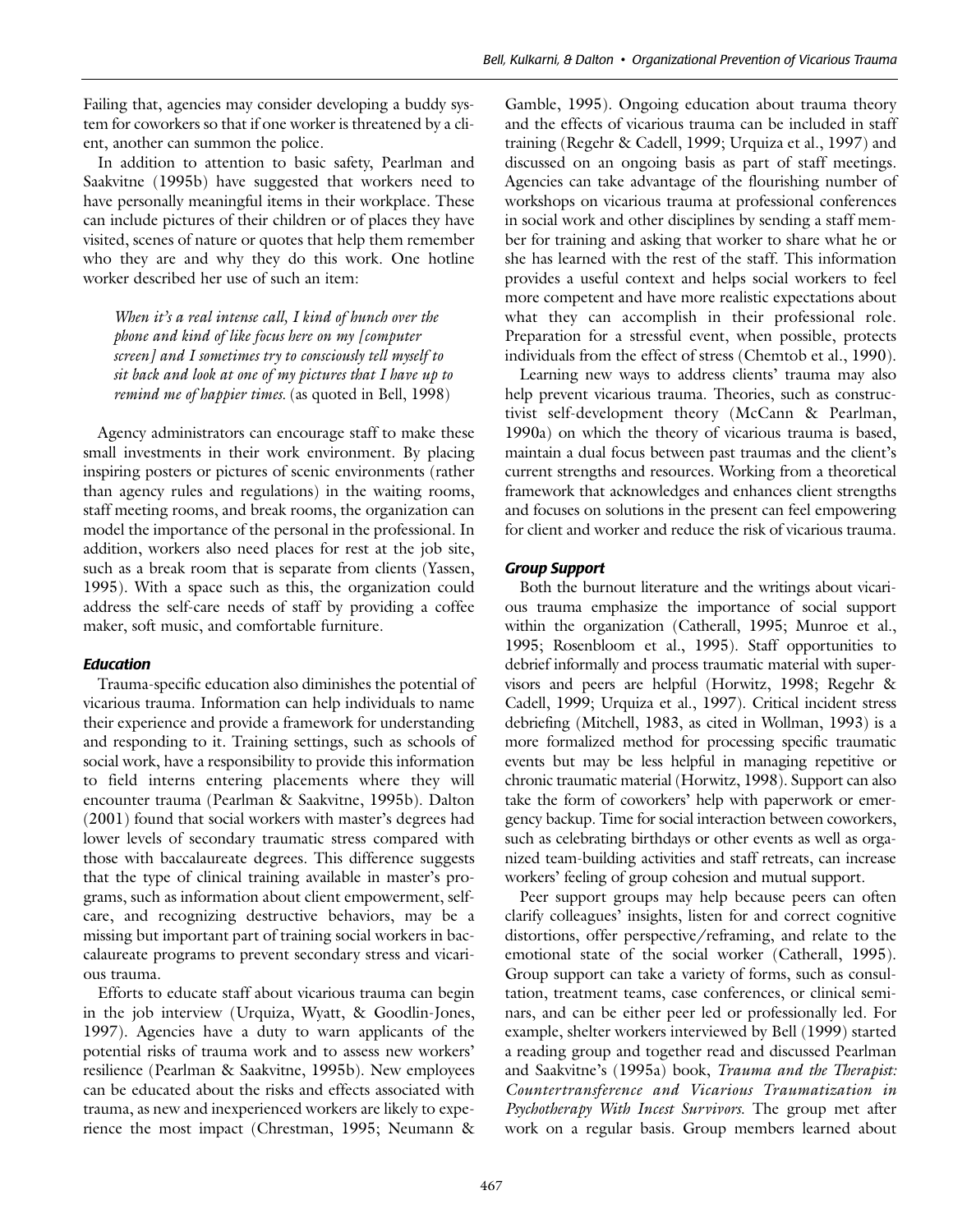vicarious trauma and ways to deal with it in their own work and lives. The group cost the agency nothing, did not interfere with work, and provided an opportunity for workers to give each other much-needed support. Regardless of the form group support takes, Munroe et al. (1995) warned that it should be considered an adjunct to, not a substitute for, self-care or clinical supervision.

There are some potential pitfalls of group support. One is the tendency toward "groupthink" and conformity (Munroe et al., 1995). Another is that members hearing about a coworker's distress may use distancing and victim-blaming as a defense mechanism. Peer groups and treatment teams also offer the opportunity for traumatic reenactments, such as splitting the group members into the roles of exploiter and exploited, that are so common in working with trauma survivors (Munroe et al., 1995). When groups are held within agencies, there is also the potential problem generated by conflicting roles in the group, such as a supervisor who is both supporter and evaluator or a coworker/supervisor who is also a friend. Finally, group members may be more rather than less traumatized by the necessity of hearing each other's worst horror stories. Guzzino and Taxis (1995) have suggested a number of ways for members of such groups to talk about their experiences without further traumatizing group members through the use of psychodrama and art therapy. To further minimize the potential for problems in support groups, Catherall (1995) has suggested that group members discuss such a possibility before it happens and normalize the experience of vicarious trauma and its impact on the individual and the group.

#### *Supervision*

Effective supervision is an essential component of the prevention and healing of vicarious trauma. Responsible supervision creates a relationship in which the social worker feels safe in expressing fears, concerns, and inadequacies (Welfel, 1998). Organizations with a weekly group supervision format establish a venue in which traumatic material and the subsequent personal effect may be processed and normalized as part of the work of the organization. As one hotline worker said of the value of supervisory support in response to a stressful call: "It's kind of like you have this big sack of rocks and every time you kind of tell someone about it you can, you know, give them a couple of your rocks and your sack gets lighter" (as quoted in Bell, 1998).

In addition to providing emotional support, supervisors can also teach staff about vicarious trauma in a way that is supportive, respectful, and sensitive to its effects (Pearlman & Saakvitne, 1995b; Regehr & Cadell, 1999; Rosenbloom et al., 1995; Urquiza et al., 1997). If at all possible, supervision and evaluation should be separate functions in an organization because a concern about evaluation might make a worker reluctant to bring up issues in his or her work with clients that might be signals of vicarious trauma. Dalton

(2001) found that 9% of the variance in her study of social workers and secondary traumatic stress was related to supervision. Her results indicated that the number of times a worker received nonevaluative supervision and the number of hours of nonevaluative supervision were positively related to low levels of secondary traumatic stress. In situations where supervisors cannot separate the supervisory and evaluative functions, agency administrators might consider contracting with an outside consultant for trauma-specific supervision on either an individual or group basis. The cost of such preventive consultation might be well worth the cost savings that would result from decreased employee turnover or ineffectiveness as a result of vicarious trauma.

## *Resources for Self-Care*

Agencies can make counseling resources available for all staff that interact with traumatic material (Regehr & Cadell, 1999; Wade et al., 1996). If there are many employees encountering the same type of trauma in the agency or within the larger community, agencies may consider the feasibility of forming a peer support group, as discussed earlier. Workers also need health insurance that provides mental health coverage (Rosenbloom et al., 1995). Following is a quote from one young shelter worker who was seeing a therapist to deal with some of the challenges of her work:

*It's nice to be able to talk to another professional person, I think, who understands a lot of the crazy things that can happen working in a shelter. I think when you try to talk with your friends about it or family, they are horrified at some of the stories that you come up with, so it helps to get feedback from another professional who says, "Oh, I know what you're talking about. I've been there, and yes, that is very horrible." And mainly just to vent, just to be able to speak about it. To get it out, so it doesn't disrupt my life in other ways; in my sleep patterns or things like that.* (as quoted in Bell, 1998)

Wade et al. (1996) also recommended that in addition to providing resources for therapy, organizations should provide opportunities for structured stress management and physical activities. Organizations with limited resources might consider exchanging training on areas of expertise with other agencies that have experts in stress management. Again, sending one staff member to a conference or workshop to learn stress management techniques and then asking that person to present what he or she learned to coworkers is a cost-effective way to circulate this information throughout an organization. Organizing something as simple as a walking or meditation group during the lunch hour or after work might also contribute to staff wellness at no cost.

In summary, the physical and cultural environment of work may prevent or predispose social workers to vicarious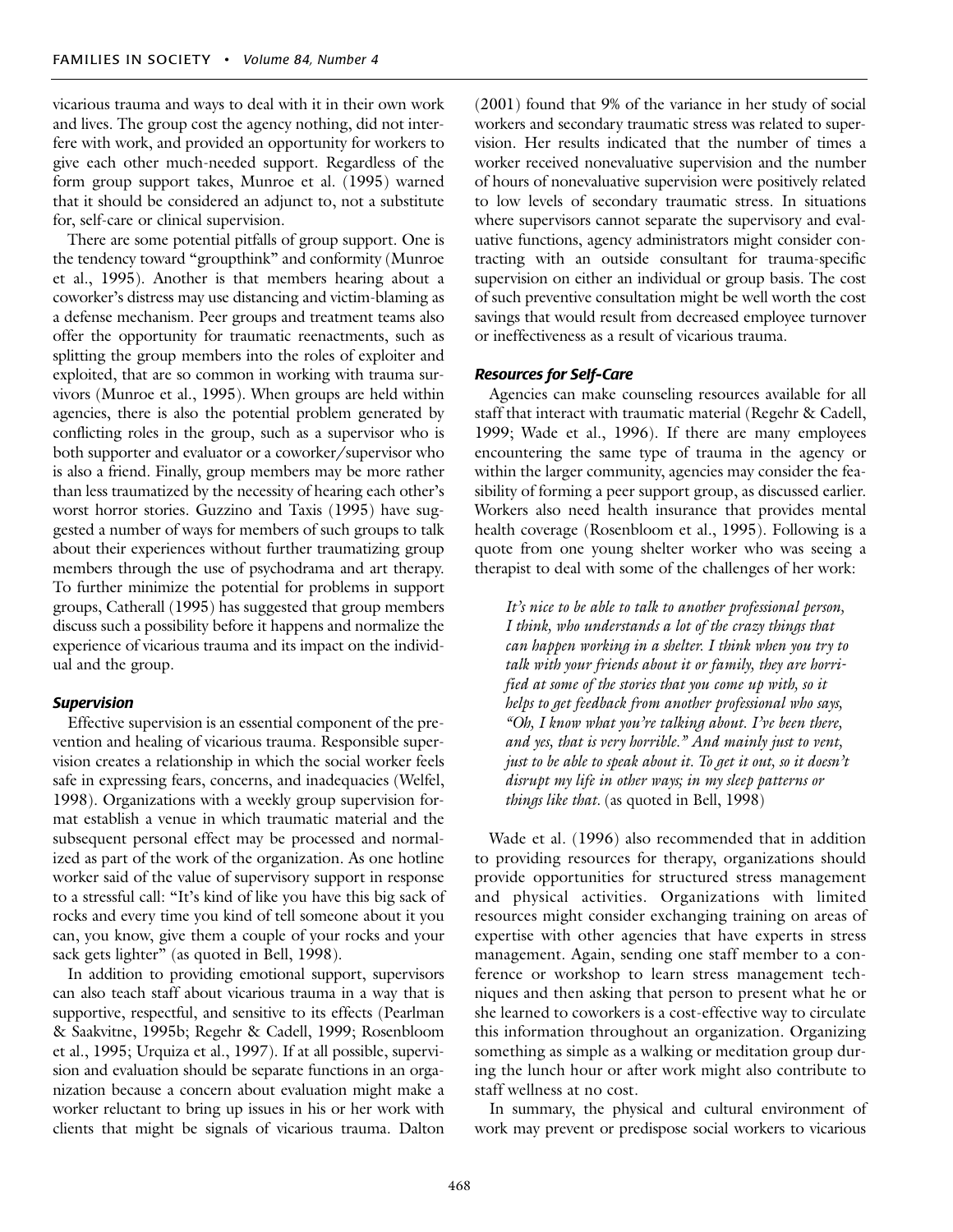trauma. Additional research is needed to understand how and to what degree social workers may be affected by the trauma they come into contact with in the workplace and which workplace variables are most salient. Furthermore, how vicarious trauma impacts the social worker's relationship with clients is another fruitful area for study. Research that helps to clarify the relationship between vicarious trauma and burnout would also be useful in providing a clearer theoretical framework from which to make agency decisions.

## **Conclusion**

Working with clients who have experienced traumatic events challenges many of the beliefs held in the dominant culture about justice and human cruelty. Being personally exposed to these realities can take a toll on social workers' emotional resources and may effect their perceptions and worldviews in fundamental ways. Personal knowledge of oppression, abuse, violence, and injustice can be a difficult and isolating aspect of work for many social workers. As a result, some may become overwhelmed, cynical, and emotionally numb. Some may even leave the profession.

Although for years mental health professionals have understood these reactions to be an aspect of burnout, identification of vicarious trauma as a distinct construct encourages those in the profession to reexamine the relationship between trauma and this type of social worker distress. Social work managers and educators are also challenged to consider the organizational correlates of vicarious trauma. Some responses, such as altering workloads or providing insurance with extensive mental health benefits, may be costly to the organization; however, neglecting such an investment may also be costly to the agency in terms of staff turnover and low morale. Other organizational responses, such as creating an agency culture that acknowledges the potential for vicarious trauma, may be less costly. Simply naming the stress of the work may help workers feel supported and give them permission to seek personal solutions for whatever stress they may experience. In the end, these responses are likely to lead to a healthier environment for both workers and their traumatized clients and a higher and more consistent quality of service.

## **References**

- Arches, J. (1991). Social structure, burnout, and job satisfaction. *Social Work, 36,* 202–206.
- Arvay, M. J,. & Uhlemann, M. R. (1996). Counsellor stress in the field of trauma: A preliminary study. *Canadian Journal of Counselling, 30,* 191–210.
- Beaton, R. D., & Murphy, S. A. (1995). Working with people in crisis: Research implications. In C. Figley (Ed.), *Compassion fatigue: Coping with secondary traumatic stress disorder in those who treat the traumatized* (pp. 51–81). New York: Brunner/Mazel.
- Beck, D. F. (1987). Counselor burnout in family service agencies. *Social Casework, 68,* 3–15.
- Bell, H. (1998). [The impact of counseling battered women on the mental health of counselors.] Unpublished raw data.
- Bell, H. (1999). *The impact of counseling battered women on the mental health of counselors.* Unpublished doctoral dissertation, University of Texas at Austin.
- Catherall, D. (1995). Coping with secondary traumatic stress: The importance of the professional peer group. In B. H. Stamm (Ed.), *Secondary traumatic stress: Self-care issues for clinicians, researchers, and educators* (pp. 80–92). Lutherville, MD: Sidran.
- Chemtob, C. M., Bauer, G. B., Neller, G., Hamada, R., Glisson, C., & Stevens, V. (1990). Post-traumatic stress disorder among special forces Vietnam veterans. *Military Medicine, 155,* 16–20.
- Chrestman, K. R. (1995). Secondary exposure to trauma and self reported distress among therapists. In B. H. Stamm (Ed.), *Secondary traumatic stress: Self-care issues for clinicians, researchers, and educators* (pp. 29–36). Lutherville, MD: Sidran.
- Cornille, T. A., & Meyers, T. W. (1999). Secondary traumatic stress among child protective service workers: Prevalence, severity and predictive factors. *Traumatology, 5,* 1–17.
- Cunningham, M. (1999). The impact of sexual abuse treatment on the social work clinician. *Child and Adolescent Social Work Journal, 16,* 277–290.
- Dalton, L. E. (2001). *Secondary traumatic stress and Texas social workers.* Unpublished doctoral dissertation, The University of Texas at Arlington.
- Davies, R. L. (1998). *Stress in social work*. London: Athenaeum.
- Dutton, M., & Rubinstein, F. (1995). Working with people with PTSD: Research implications. In C. Figley (Ed.), *Compassion fatigue: Coping with secondary traumatic stress disorder in those who treat the traumatized* (pp. 82–100). New York: Brunner/Mazel.
- Figley, C. R. (Ed.). (1995). *Compassion fatigue: Coping with secondary traumatic stress disorder in those who treat the traumatized*. New York: Brunner/ Mazel.
- Follette, V. M., Polusny, M. M., & Milbeck, K. (1994). Mental health and law enforcement professionals: Trauma history, psychological symptoms, and impact of providing services to child sexual abuse survivors. *Professional Psychology: Research and Practice, 25,* 275–282.
- Gibson, F., McGrath, A., & Reid, N. (1989). Occupational stress in social work. *British Journal of Social Work, 19,* 1–16.
- Guzzino, M., & Taxis, C. (1995). Leading experiential vicarious trauma groups for professionals. *Treating Abuse Today, 4,* 27–31.
- Himle, D. P., Jayaratne, S. D., & Thyness, P. A. (1986). Predictors of job satisfaction, burnout and turnover among social workers in Norway and the USA: A cross cultural study. *International Social Work, 29,* 323–334.
- Horwitz, M. (1998). Social worker trauma: Building resilience in child protection social workers. *Smith College Studies in Social Work, 68,* 363–377.
- Johnson, C. N., & Hunter, M. (1997). Vicarious traumatization in counselors working in the New South Wales Sexual Assault Services: An exploratory study. *Work and Stress, 11,* 319–328.

Joinson, C. (1992). Coping with compassion fatigue. *Nursing, 22,* 116–121.

- Kassam-Adams, N. (1995). The risks of treating sexual trauma: Stress and secondary trauma in psychotherapists. In B. H. Stamm (Ed.), *Secondary traumatic stress: Self-care issues for clinicians, researchers, and educators* (pp. 37–48). Lutherville, MD: Sidran.
- Leseca, T. (1996). Symptoms of stress disorder and depression among trauma counselors after an airline disaster. *Psychiatric Services, 47,* 424–426.
- Maslach, C. (1993). Burnout: A multidimensional perspective. In W. B. Schaufeli, C. Maslach, & T. Marek (Eds.), *Professional burnout: Recent developments in theory and research.* Washington, DC: Taylor & Francis.
- McCammon, S., Durham, T. W., Allison, E. J., & Williamson, J. E. (1988). Emergency workers' cognitive appraisals and coping with traumatic events. *Journal of Traumatic Stress, 1,* 353–372.
- McCann, I., & Pearlman, L. (1990a). *Psychological trauma and the adult survivor: Theory, therapy, and transformation.* New York: Brunner/Mazel.